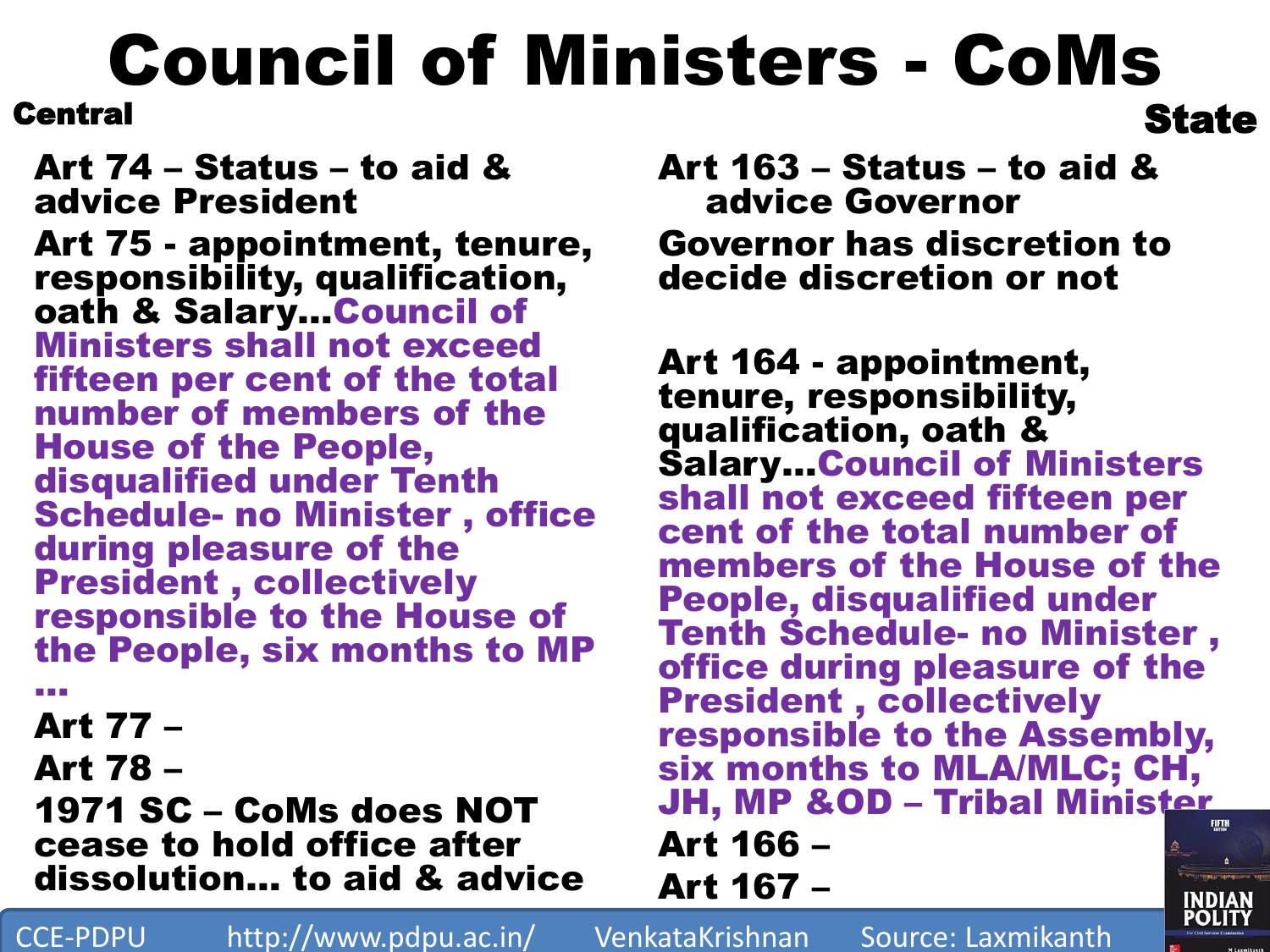Appointment of Ministers MP : Lok Sabha or Rajya Sabha Non Member – 6 Months Minister can take part in the proceedings of both houses – votes only where she/he member

Oath, Term & Salary Oath of Office (Minister)

Faith & allegiance to Constitution Uphold Sovereignty & Integrity Faithfully & Conscientiously discharge duties

To do right to all people…without fear or favour, affection or ill will

Oath of Secrecy (Minister)

Directly or indirectly will not communicate or reveal any matter…

Description of a minister as Dy. PM or MoS or Dy. Minister of which there is no mention in the constitution does not vitiate the oath

Appointment of Ministers MLA/MLC Non Member – 6 Months Minister can take part in the proceedings of both houses – votes only where she/he member

Oath, Term & Salary Oath of Office (Minister) Faith & allegiance to **Constitution** Uphold Sovereignty & Integrity Faithfully & Conscientiously discharge duties To do right to all people…without fear or favour, affection or ill will Oath of Secrecy (Minister) Directly or indirectly will not communicate or reveal any matter…



CCE-PDPU http://www.pdpu.ac.in/ VenkataKrishnan Source: Laxmikanth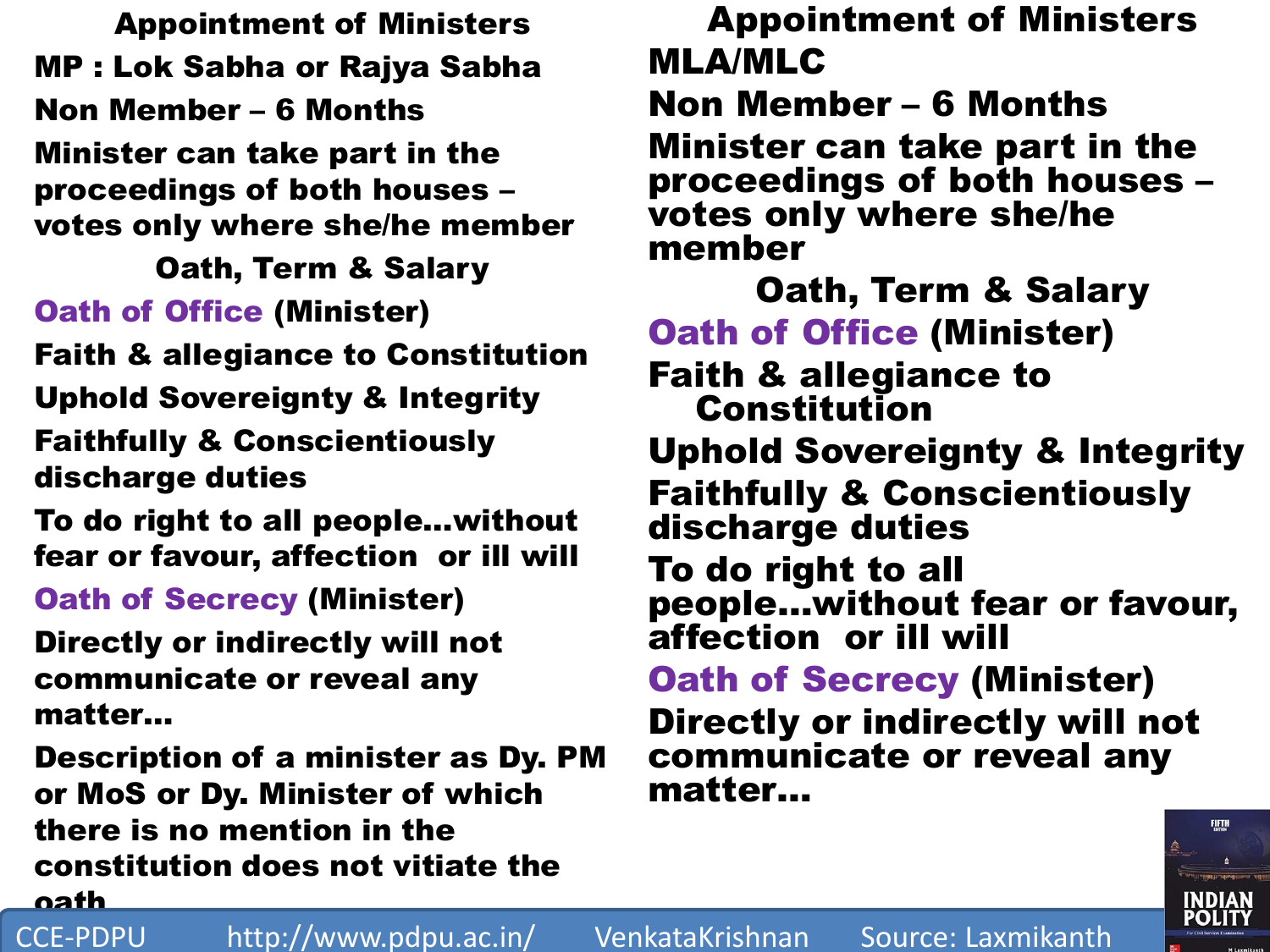Responsibility of Ministers Collective – Lok Sabha – Minister does not disagree with cabinet Individual – President No legal Responsibility (but in UK) – No need to countersign Composition of Council of Ministers - Difference in rank, emoluments & political importance Cabinet  $\triangleright$ MoS (IC)  $>$ MoS DY. Minister Parliamentary Secretary – up to 1967 except 1<sup>st</sup> phase of R. Gandhi Gov. Sometimes Dy. PM S. Patel, M. Desai (I. Gandhi ), C. Singh (M. Desai ), J. Ram (C. Singh), D. Lal (VP. Singh), L.K. Advani (A.B. Vajpayee) CCE-PDPU http://www.pdpu.ac.in/ VenkataKrishnan Source: Laxmikanth

Responsibility of Ministers Collective –Assembly – Minister does not disagree with cabinet Individual – Governor No legal Responsibility (but in UK) – No need to countersign

Composition of Council of Ministers - Difference in rank, emoluments & political importance Cabinet  $\triangleright$ MoS (IC) MoS DY. Minister

## \*State government is divided into Depts and NOT ministries

## Sometimes Dy. CM

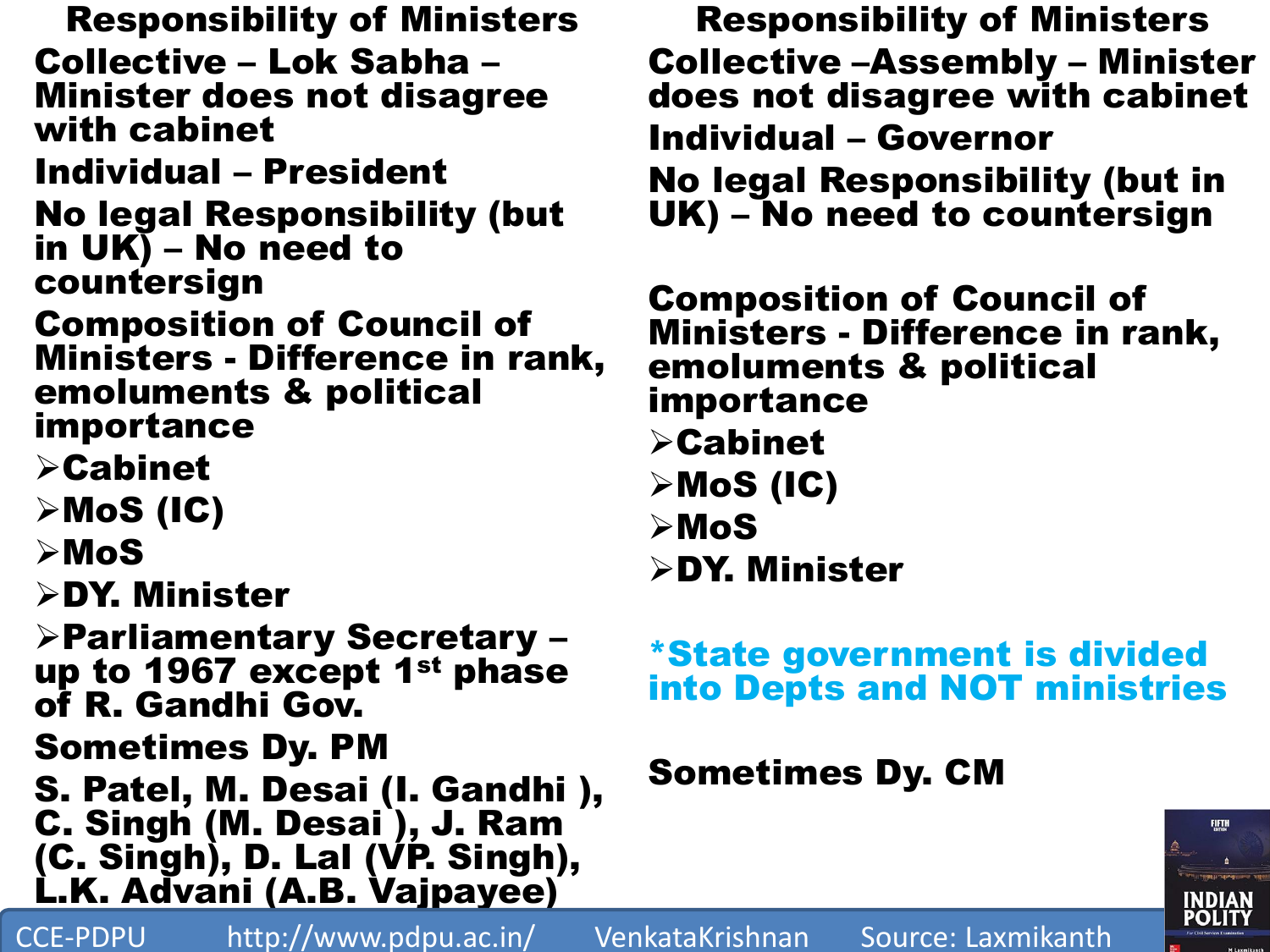CoMs Wider body – 60 to 70 All categories Does not meet as a body **OTheoretically** powerful **OFunctions** determined by Cabinet **Olmplement decisions** of Cabinet Constitutional body Collective – Lok Sabha

Cabinet □Smaller 15 to 20 Cabinet only Meets as a body Exercise power in practice Directs & Supervises CoMs Inserted in Art 352 by 44th A.Act Enforces collective responsibility Kitchen Cabinet Extra-Constitutional  $\sqrt{PM}$  + 2 to 4 Members Outsiders also FIFTH  $\checkmark$  Also in UK & US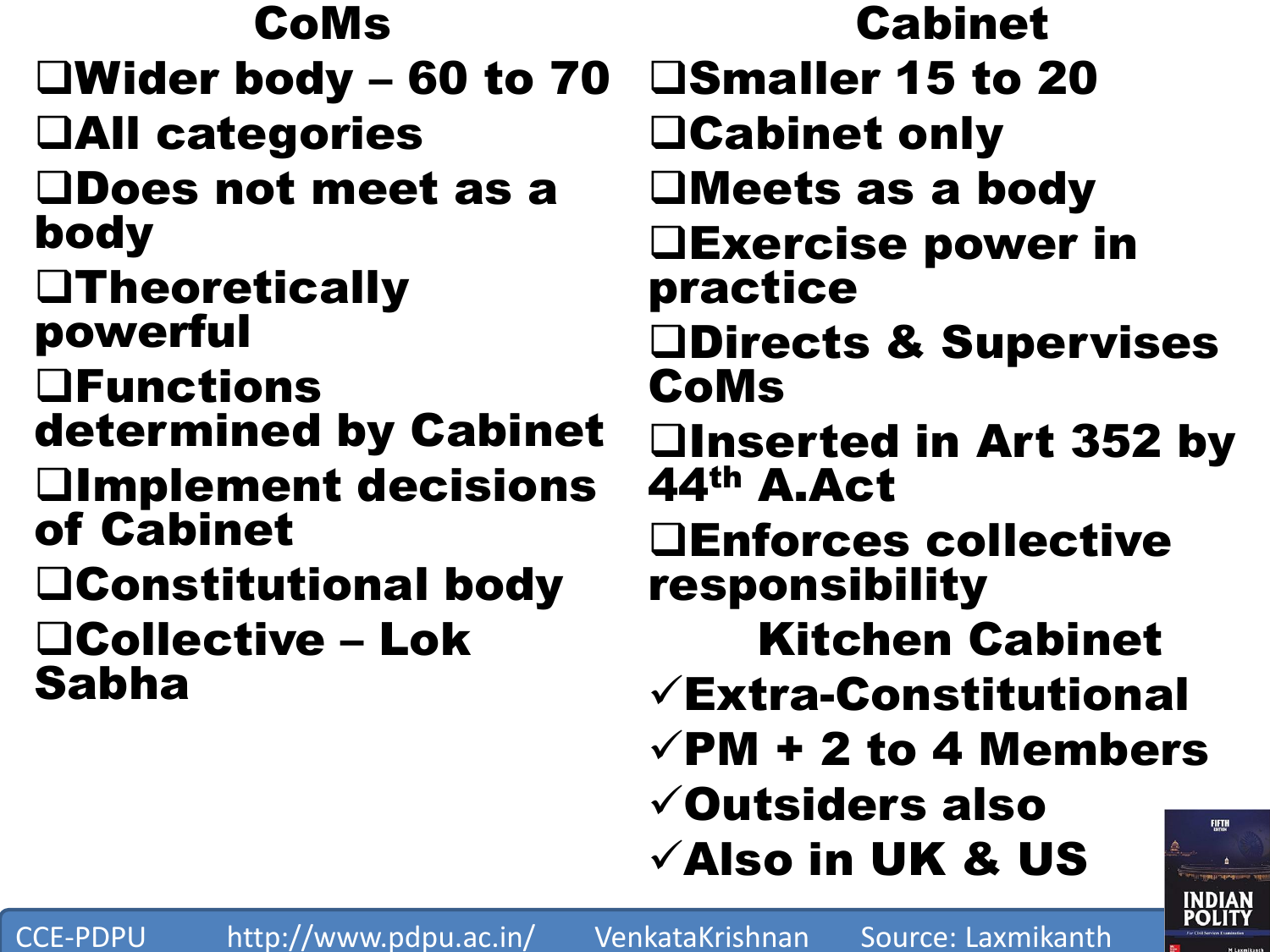Cabinet Committees Extra Constitutional  $\sqrt{\mathsf{Rules}}$  of business provides for their establishment  $\sqrt{2}$  types standing, ad hoc  $\checkmark$  Set by PM Usually Cabinet Ministers  $\checkmark$  Mostly headed by PM  $\checkmark$  To sort out issues, formulate proposals, take decisions  $\checkmark$  Based on principle of division of labour  $\sqrt{}$ In states also

CCE-PDPU http://www.pdpu.ac.in/ VenkataKrishnan Source: Laxmikanth